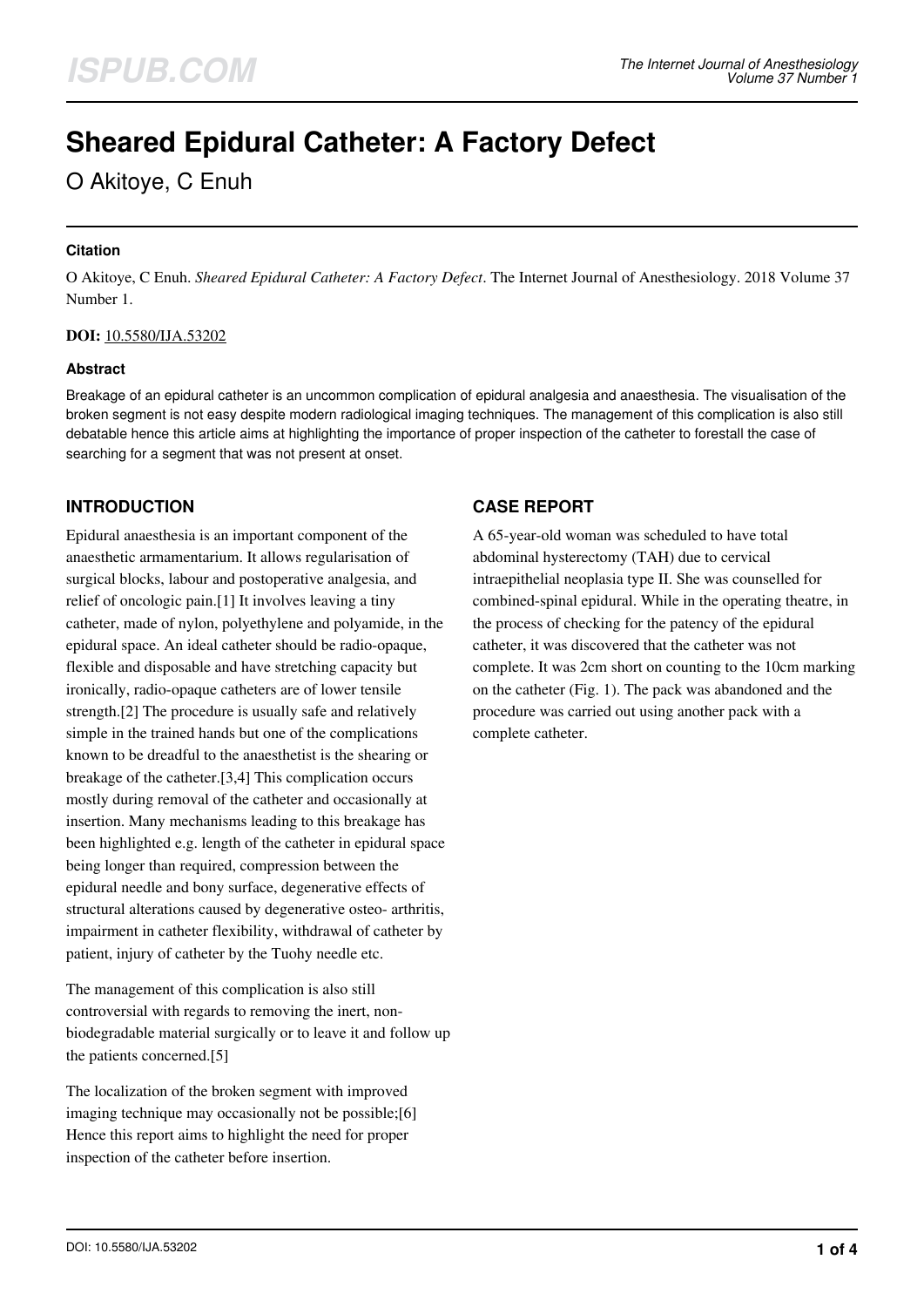#### **Figure 1**



## **DISCUSSION**

Epidural anaesthesia and analgesia is increasingly being used in Nigeria.[6] Before now, the procedure was not common either because the epidural pack is not readily available or that it is expensive and reserved only for those that can afford it. But with the introduction of different brands from different manufacturers, the pack is becoming readily available and at affordable price. Additionally, medical consumables were manufactured to specific standards in the past unlike what exist presently where

standards have been eroded.

Shearing of an epidural catheter is a rare but serious adverse event, whose management is of concern to the anaesthetists. Different mechanisms that may lead to this breakage have been described. Most of the breakages have been observed during the removal of the catheter and occasionally at insertion. Üşar et al demonstrated a damage to the catheter and loss of 2cm length at insertion.[7] Also, Carneiro et al showed a loss of 2.5cm of catheter during insertion.[8] In the report of Manuel et al, they demonstrated the loss of 7cm of catheter during removal.[5] Many ways of preventing this complications have been highlighted among which are (a) During insertion: (1) Only 4–5 cm of catheter length is sufficient in the epidural space. Excessive insertion should be avoided to prevent coiling, knotting, and entrapment of catheter. (2) On encountering resistance, the catheter should never be withdrawn through the needle. Both should be removed as a single unit. (3) Catheters should be checked for manufacturers' defects and the sharp bevel tip should be ruled out. (4) Avoid applying sutures to the epidural catheter, unless absolutely necessary. (b) During catheter removal: (1) If resistance or stretching of the catheter occurs while attempting withdrawal, it is recommended to place patients in the same position as they were at the time of insertion. (2) A flexed lateral decubitus position is reported to be more effective than the sitting position, with withdrawal forces being as much as 2.5 times greater in the sitting position. (3) In the event of a difficult catheter removal, it has been suggested that the efforts at removal be discontinued for 15–30 min to allow for tissue relaxation, or that a tongue depressor be tied to the distal end in the hope that this will provide gentle traction. (4) Epidural catheter saline injection with simultaneously slow but firm traction applied in cases of difficult catheter removal. (5) Removal of the catheter by the anaesthesiologist or trained personnel is recommended.

The optimal management of retained epidural catheter is debatable. Occasionally, the broken segment may not be visualized by radiological investigations which further compound the problem.[3,9] There are differing opinions on whether or not to embark on the surgical removal of the entrapped piece but the general consensus tends towards leaving the entrapped piece as long as there are no associated neurological symptoms or complications.[10] Indications for surgical removal of the entrapped catheter are presence of neurological symptoms, patient's age, the site, and the length of the retained catheter.[1,5] The report of Pinciroli et al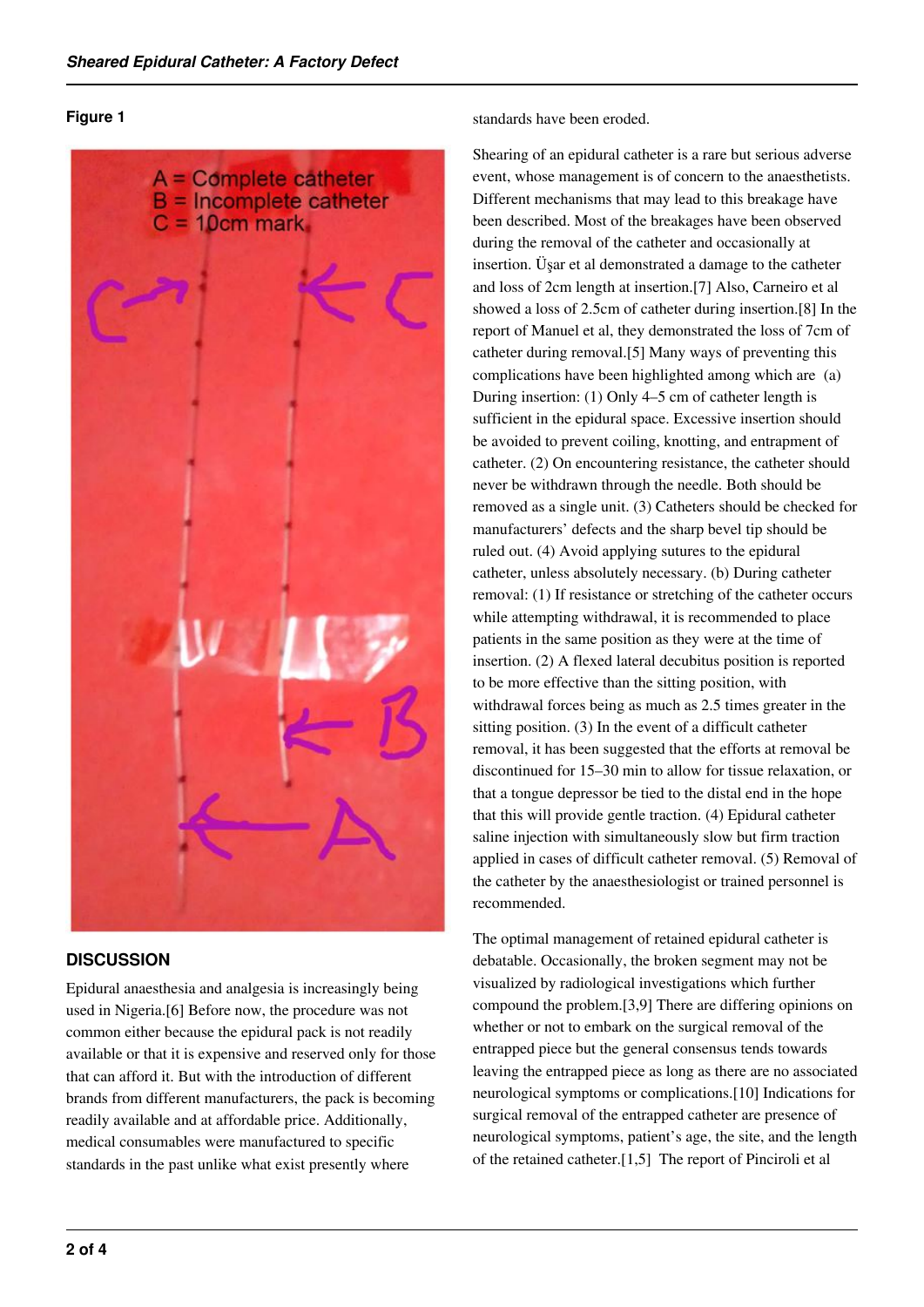showed where the broken piece was surgically removed following its localization.[11] Another report of a loss of a loss 2cm catheter showed it being left untouched either because of its small size or lack of symptoms nor neurological signs from patient.[7]

Localisation of the sheared catheter is not always possible even with modern radiological imaging techniques either because of the size or their location.[3,9] This further compound the problem of the anaesthetist as it becomes occasionally confusing whether the catheter was complete or not before insertion especially if the procedure was smooth both at insertion and removal and devoid of any difficulty. In some situation, like in the report of Üşar et al, localisation was possible with only an X ray unlike that of Drake et al where CT scan could not even pick the broken part.[7,9] Localisation has also been made possible with Computed Tomography (CT) scan and Magnetic Resonance Imaging (MRI) as in the report by Pant et al.[4] Occasionally, localisation may still be difficult with these modern radiological imaging techniques.

There have been different reports on the continued existence of the broken part in the patient's body. Pinciroli et al reported a case of a broken segment of the catheter being discovered accidentally, and removed 12 years after the incident.[11] There have also been reports of the broken part causing radicular pain after seven months.[12] In a study, the patient insisted on removing the entrapped segment despite not having any symptoms due to the concerns for future infection and development of scar or granulation tissue in the epidural space.[5]

Some studies have advised the checking of the epidural catheter for manufacturer's error which can make the catheter to be easily broken during insertion or removal.[13]

 Anaesthestists, most often, check for patency for the catheter but not actually paying attention to the completeness of the catheter as it is assumed to be complete. This report underscores the importance of proper checking of epidural catheter for completeness bearing in mind the medicolegal issues involved, the uncertainty in the localisation of the broken parts, and the controversy surrounding the management of this rare complication.

## **References**

1. Katsushi DOI. The Management of Entrapped Epidural Catheter. J JAPAN Soc Clin Anesth 2010;30:158–62. 2. Asai T, Yamamoto K, Hirose T, Taguchi H, Shingu K. Breakage of epidural catheters: a comparison of an arrow reinforced catheter and other nonreinforced catheters. Anesth Analg 2001;92:246–8.

3. Sardana DK, Panaych K, Samra T. Broken Epidural Catheter: An Anesthesiologist's Dilemma. J Case Reports 2017;7:116–8.

4. Pant D, Jain P, Kanthed P, Sood J. Epidural Catheter Breakage: A Dilemma. Indian J Anaesth 2007;51:434 5. Yu M Tina; Manuel SP. Surgical Management of the Retained Epidural Catheter Fragment Complicated by Postoperative Phlegmon. J Anesth Intensive Care Med 2018;5.

6. Fyneface-Ogan S, Mato C, Anya S. Epidural anesthesia: Views and outcomes of women in labor in a Nigerian hospital. Ann Afr Med 2009;8:250.

7. Üşar P, Kar AA, Çıtak G, Maral J, Canlı Ş. Breakage of an Epidural Catheter Inserted for Labor Analgesia. Turkish J Anaesthesiol Reanim 2015;43:282–4.

8. Carneiro, S.; Pinto C. Sheared epidural catheter: what now?: 8AP4-1 : Eur J Anaesthesiol 2013;30:125–125. 9. Drake M. Broken epidural catheter. Anaesthesia 2012;67:803–4.

10. Mitra R, Fleischmann K. Management of the sheared epidural catheter: is surgical extraction really necessary? J Clin Anesth 2007;19:310–4.

11. Pinciroli R, Fumagalli R. The unexpected epidural: a case report. BMC Anesthesiol 2015;15:83.

12. Blanchard N, Ossart M, Dekens J, Legars D, Tchaoussoff J. Radicular pain Due to a Retained Fragment of Epidural Catheter. Anesthesiology 1997;87:1567-1569. 13. Reena, Vikram A. Fracture of epidural catheter: A case report and review of literature. Saudi J Anaesth 2017;11:108–10.